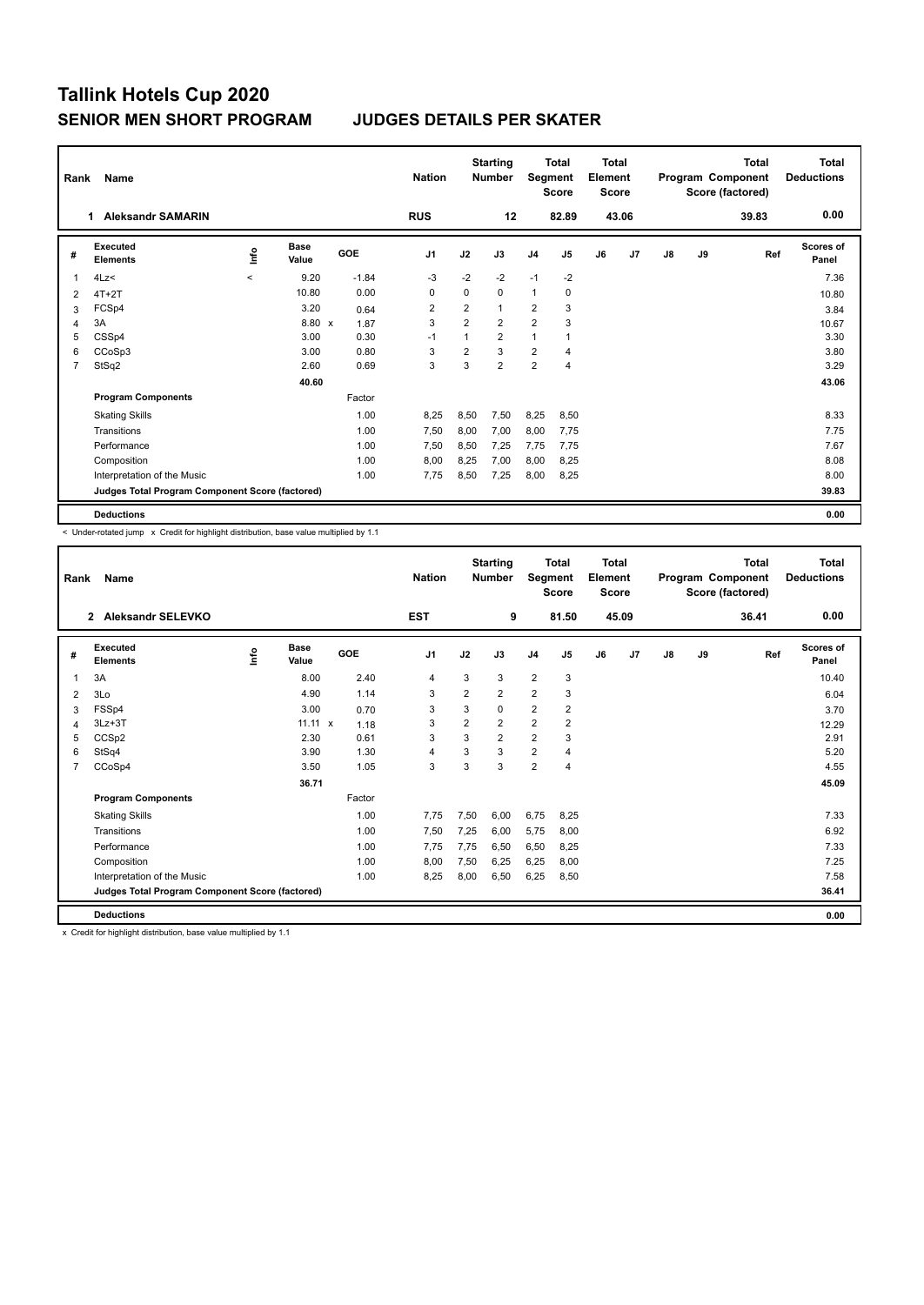| Rank           | Name                                            |      |                      |        | <b>Nation</b>  |                | <b>Starting</b><br><b>Number</b> | Segment                 | Total<br><b>Score</b>   | <b>Total</b><br>Element<br><b>Score</b> |                |               |    | <b>Total</b><br>Program Component<br>Score (factored) | Total<br><b>Deductions</b> |
|----------------|-------------------------------------------------|------|----------------------|--------|----------------|----------------|----------------------------------|-------------------------|-------------------------|-----------------------------------------|----------------|---------------|----|-------------------------------------------------------|----------------------------|
|                | <b>Evgenii SEMENENKO</b><br>3                   |      |                      |        | <b>RUS</b>     |                | 6                                |                         | 79.98                   |                                         | 47.22          |               |    | 32.76                                                 | 0.00                       |
| #              | Executed<br><b>Elements</b>                     | lnfo | <b>Base</b><br>Value | GOE    | J <sub>1</sub> | J2             | J3                               | J <sub>4</sub>          | J5                      | J6                                      | J <sub>7</sub> | $\mathsf{J}8$ | J9 | Ref                                                   | Scores of<br>Panel         |
| 1              | 4S                                              |      | 9.70                 | 0.65   | 0              | 0              | $\overline{2}$                   | $\mathbf{1}$            | 1                       |                                         |                |               |    |                                                       | 10.35                      |
| 2              | 3A                                              |      | 8.00                 | 1.87   | 3              |                | 3                                | $\overline{2}$          | $\overline{2}$          |                                         |                |               |    |                                                       | 9.87                       |
| 3              | CCoSp4                                          |      | 3.50                 | 0.70   | 1              | 2              | $\overline{2}$                   | $\overline{\mathbf{c}}$ | $\overline{\mathbf{c}}$ |                                         |                |               |    |                                                       | 4.20                       |
| 4              | 3F+3T                                           |      | $10.45 \times$       | 1.06   | 3              | $\overline{2}$ | $\overline{2}$                   | $\overline{2}$          | $\overline{2}$          |                                         |                |               |    |                                                       | 11.51                      |
| 5              | FSSp4                                           |      | 3.00                 | 0.60   | $\overline{2}$ | $\overline{2}$ | $\overline{2}$                   | $\overline{2}$          | $\overline{2}$          |                                         |                |               |    |                                                       | 3.60                       |
| 6              | StSq3                                           |      | 3.30                 | 0.66   | $\overline{2}$ | $\overline{2}$ | $\overline{2}$                   | $\overline{2}$          | $\overline{2}$          |                                         |                |               |    |                                                       | 3.96                       |
| $\overline{7}$ | CCSp4                                           |      | 3.20                 | 0.53   | $\overline{1}$ | $\overline{2}$ | $\mathbf 0$                      | $\overline{\mathbf{c}}$ | $\overline{2}$          |                                         |                |               |    |                                                       | 3.73                       |
|                |                                                 |      | 41.15                |        |                |                |                                  |                         |                         |                                         |                |               |    |                                                       | 47.22                      |
|                | <b>Program Components</b>                       |      |                      | Factor |                |                |                                  |                         |                         |                                         |                |               |    |                                                       |                            |
|                | <b>Skating Skills</b>                           |      |                      | 1.00   | 6,50           | 7,00           | 6,50                             | 5,75                    | 7,25                    |                                         |                |               |    |                                                       | 6.67                       |
|                | Transitions                                     |      |                      | 1.00   | 5,75           | 6,75           | 6,00                             | 6,00                    | 6,75                    |                                         |                |               |    |                                                       | 6.25                       |
|                | Performance                                     |      |                      | 1.00   | 6,00           | 7,00           | 6,00                             | 6,75                    | 6,75                    |                                         |                |               |    |                                                       | 6.50                       |
|                | Composition                                     |      |                      | 1.00   | 6,50           | 7,00           | 6,00                             | 6,50                    | 7,00                    |                                         |                |               |    |                                                       | 6.67                       |
|                | Interpretation of the Music                     |      |                      | 1.00   | 6,25           | 7,25           | 6,00                             | 6,75                    | 7,00                    |                                         |                |               |    |                                                       | 6.67                       |
|                | Judges Total Program Component Score (factored) |      |                      |        |                |                |                                  |                         |                         |                                         |                |               |    |                                                       | 32.76                      |
|                | <b>Deductions</b>                               |      |                      |        |                |                |                                  |                         |                         |                                         |                |               |    |                                                       | 0.00                       |

| Rank           | Name<br><b>Mihhail SELEVKO</b><br>4             |      |                      |            |                |                         | <b>Starting</b><br><b>Number</b> | Segment        | Total<br><b>Score</b>   | Total<br>Element<br><b>Score</b> |       |               |    | <b>Total</b><br>Program Component<br>Score (factored) | <b>Total</b><br><b>Deductions</b> |
|----------------|-------------------------------------------------|------|----------------------|------------|----------------|-------------------------|----------------------------------|----------------|-------------------------|----------------------------------|-------|---------------|----|-------------------------------------------------------|-----------------------------------|
|                |                                                 |      |                      |            | <b>EST</b>     |                         | 1                                |                | 76.44                   |                                  | 43.35 |               |    | 33.09                                                 | 0.00                              |
| #              | Executed<br><b>Elements</b>                     | ١ifo | <b>Base</b><br>Value | <b>GOE</b> | J <sub>1</sub> | J2                      | J3                               | J <sub>4</sub> | J <sub>5</sub>          | J6                               | J7    | $\mathsf{J}8$ | J9 | Ref                                                   | <b>Scores of</b><br>Panel         |
| 1              | 3Lo                                             |      | 4.90                 | 0.98       | 3              | $\overline{2}$          | $\overline{2}$                   | $\overline{2}$ | $\overline{2}$          |                                  |       |               |    |                                                       | 5.88                              |
| 2              | 3A                                              |      | 8.00                 | 2.13       | 3              | $\overline{2}$          | 3                                | $\mathbf{1}$   | 3                       |                                  |       |               |    |                                                       | 10.13                             |
| 3              | FSSp4                                           |      | 3.00                 | 0.80       | 3              | 3                       | $\overline{2}$                   | $\overline{2}$ | 3                       |                                  |       |               |    |                                                       | 3.80                              |
| 4              | $3Lz + 3T$                                      |      | 10.10                | 0.98       | 3              | $\mathbf 1$             | $\overline{2}$                   | $\mathbf{1}$   | $\overline{\mathbf{c}}$ |                                  |       |               |    |                                                       | 11.08                             |
| 5              | CCSp4                                           |      | 3.20                 | 0.64       | 2              | $\overline{\mathbf{c}}$ | $\overline{2}$                   | $\mathbf{1}$   | $\overline{2}$          |                                  |       |               |    |                                                       | 3.84                              |
| 6              | CCoSp4                                          |      | 3.50                 | 1.05       | 3              | 3                       | 3                                | $\overline{2}$ | 3                       |                                  |       |               |    |                                                       | 4.55                              |
| $\overline{7}$ | StSq3                                           |      | 3.30                 | 0.77       | 3              | $\overline{2}$          | 3                                | $\overline{2}$ | $\overline{2}$          |                                  |       |               |    |                                                       | 4.07                              |
|                |                                                 |      | 36.00                |            |                |                         |                                  |                |                         |                                  |       |               |    |                                                       | 43.35                             |
|                | <b>Program Components</b>                       |      |                      | Factor     |                |                         |                                  |                |                         |                                  |       |               |    |                                                       |                                   |
|                | <b>Skating Skills</b>                           |      |                      | 1.00       | 7,00           | 6,50                    | 6,25                             | 6,50           | 7,00                    |                                  |       |               |    |                                                       | 6.67                              |
|                | Transitions                                     |      |                      | 1.00       | 6,50           | 6,50                    | 6,50                             | 6,25           | 7,00                    |                                  |       |               |    |                                                       | 6.50                              |
|                | Performance                                     |      |                      | 1.00       | 6,50           | 7,00                    | 6.50                             | 6,25           | 6,75                    |                                  |       |               |    |                                                       | 6.58                              |
|                | Composition                                     |      |                      | 1.00       | 7,00           | 6,75                    | 6.25                             | 6,00           | 7,25                    |                                  |       |               |    |                                                       | 6.67                              |
|                | Interpretation of the Music                     |      |                      | 1.00       | 6,75           | 7,00                    | 6,25                             | 6,00           | 7,00                    |                                  |       |               |    |                                                       | 6.67                              |
|                | Judges Total Program Component Score (factored) |      |                      |            |                |                         |                                  |                |                         |                                  |       |               |    |                                                       | 33.09                             |
|                | <b>Deductions</b>                               |      |                      |            |                |                         |                                  |                |                         |                                  |       |               |    |                                                       | 0.00                              |
|                |                                                 |      |                      |            |                |                         |                                  |                |                         |                                  |       |               |    |                                                       |                                   |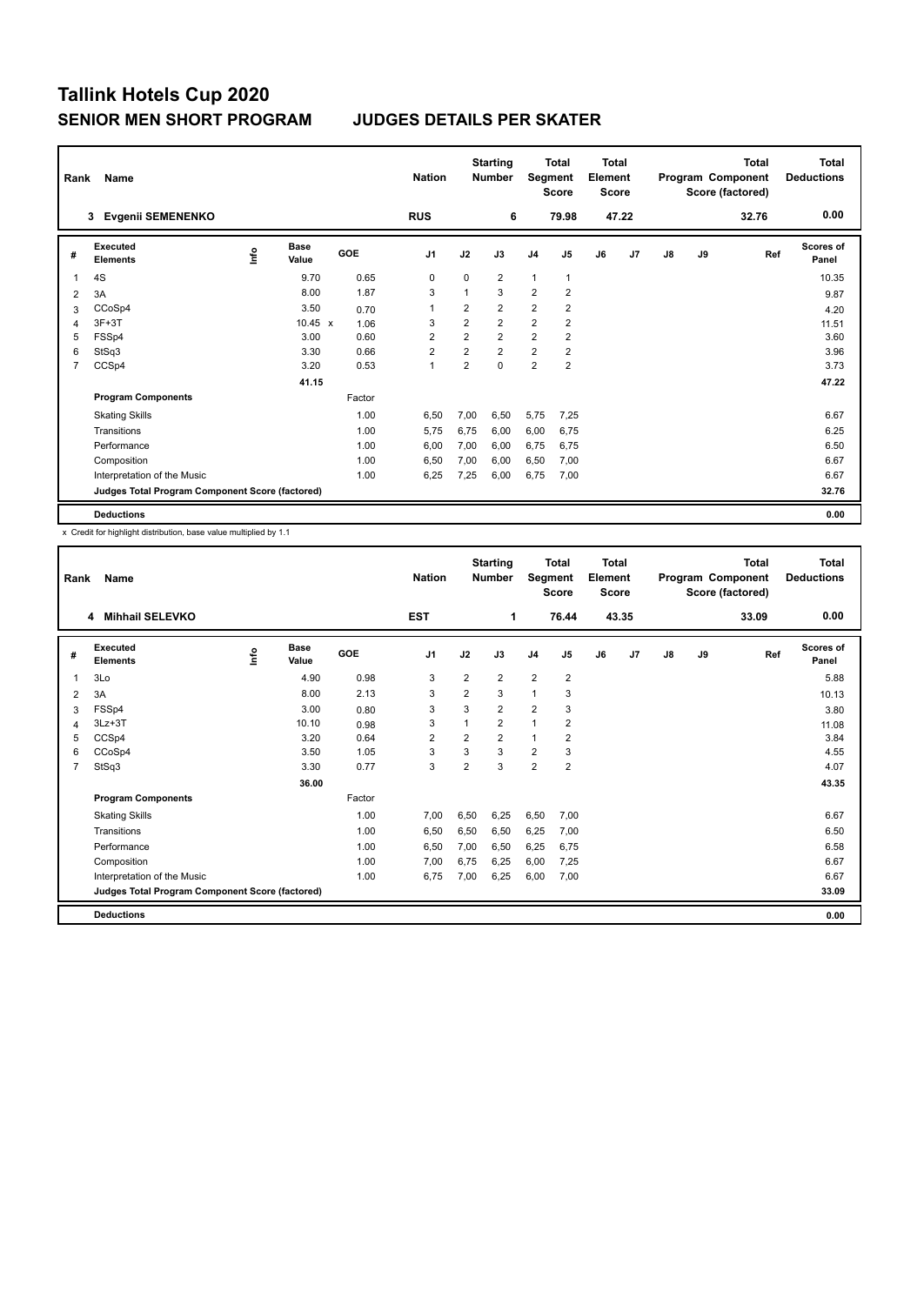| Rank           | <b>Name</b>                                     |      |                      |            | <b>Nation</b>  |                | <b>Starting</b><br><b>Number</b> | Segment        | Total<br><b>Score</b> | <b>Total</b><br>Element<br><b>Score</b> |                |    |    | Total<br>Program Component<br>Score (factored) | <b>Total</b><br><b>Deductions</b> |
|----------------|-------------------------------------------------|------|----------------------|------------|----------------|----------------|----------------------------------|----------------|-----------------------|-----------------------------------------|----------------|----|----|------------------------------------------------|-----------------------------------|
|                | <b>Slavik HAYRAPETYAN</b><br>5.                 |      |                      |            | <b>ARM</b>     |                | 11                               |                | 69.63                 |                                         | 37.38          |    |    | 32.25                                          | 0.00                              |
| #              | Executed<br><b>Elements</b>                     | ١nf٥ | <b>Base</b><br>Value | <b>GOE</b> | J <sub>1</sub> | J2             | J3                               | J <sub>4</sub> | J <sub>5</sub>        | J6                                      | J <sub>7</sub> | J8 | J9 | Ref                                            | Scores of<br>Panel                |
| 1              | 3A                                              |      | 8.00                 | 2.13       | 3              | 3              | $\overline{2}$                   | $\overline{2}$ | 3                     |                                         |                |    |    |                                                | 10.13                             |
| 2              | 3Lz                                             |      | 5.90                 | $-0.59$    | $-1$           | $-2$           | $-1$                             | $-1$           | $-1$                  |                                         |                |    |    |                                                | 5.31                              |
| 3              | FCSp3                                           |      | 2.80                 | 0.28       | -1             | 1              | 0                                | $\mathbf{1}$   | 1                     |                                         |                |    |    |                                                | 3.08                              |
| 4              | $3S+3T$                                         |      | $9.35 \times$        | $-0.14$    | 0              | $\mathbf 0$    | $-1$                             | 0              | $-1$                  |                                         |                |    |    |                                                | 9.21                              |
| 5              | CSSp4                                           |      | 3.00                 | 0.00       | $-2$           | $\overline{2}$ | $-1$                             | $\Omega$       | 1                     |                                         |                |    |    |                                                | 3.00                              |
| 6              | StSq3                                           |      | 3.30                 | 0.55       | 3              | $\overline{2}$ | 1                                | $\mathbf{1}$   | 2                     |                                         |                |    |    |                                                | 3.85                              |
| $\overline{7}$ | CCoSp3                                          |      | 3.00                 | $-0.20$    | $\mathbf 0$    | 0              | $-1$                             | $-1$           | $-2$                  |                                         |                |    |    |                                                | 2.80                              |
|                |                                                 |      | 35.35                |            |                |                |                                  |                |                       |                                         |                |    |    |                                                | 37.38                             |
|                | <b>Program Components</b>                       |      |                      | Factor     |                |                |                                  |                |                       |                                         |                |    |    |                                                |                                   |
|                | <b>Skating Skills</b>                           |      |                      | 1.00       | 6,50           | 6,50           | 5,50                             | 6,50           | 7,50                  |                                         |                |    |    |                                                | 6.50                              |
|                | Transitions                                     |      |                      | 1.00       | 6,50           | 6,50           | 5,00                             | 5,75           | 7.00                  |                                         |                |    |    |                                                | 6.25                              |
|                | Performance                                     |      |                      | 1.00       | 6,25           | 6.75           | 5.00                             | 6,00           | 7,00                  |                                         |                |    |    |                                                | 6.33                              |
|                | Composition                                     |      |                      | 1.00       | 6,75           | 6,50           | 5,25                             | 6,25           | 7,25                  |                                         |                |    |    |                                                | 6.50                              |
|                | Interpretation of the Music                     |      |                      | 1.00       | 6,75           | 7,00           | 5,00                             | 6,25           | 7,00                  |                                         |                |    |    |                                                | 6.67                              |
|                | Judges Total Program Component Score (factored) |      |                      |            |                |                |                                  |                |                       |                                         |                |    |    |                                                | 32.25                             |
|                | <b>Deductions</b>                               |      |                      |            |                |                |                                  |                |                       |                                         |                |    |    |                                                | 0.00                              |

x Credit for highlight distribution, base value multiplied by 1.1

| Rank           | Name                                            |      |                      |        | <b>Nation</b>  |                | <b>Starting</b><br><b>Number</b> | Segment                 | <b>Total</b><br><b>Score</b> | <b>Total</b><br>Element<br><b>Score</b> |       |    |    | <b>Total</b><br>Program Component<br>Score (factored) | <b>Total</b><br><b>Deductions</b> |
|----------------|-------------------------------------------------|------|----------------------|--------|----------------|----------------|----------------------------------|-------------------------|------------------------------|-----------------------------------------|-------|----|----|-------------------------------------------------------|-----------------------------------|
|                | <b>Davide LEWTON-BRAIN</b><br>6                 |      |                      |        | <b>MON</b>     |                | 8                                |                         | 67.16                        |                                         | 33.91 |    |    | 33.25                                                 | 0.00                              |
| #              | Executed<br><b>Elements</b>                     | info | <b>Base</b><br>Value | GOE    | J <sub>1</sub> | J2             | J3                               | J <sub>4</sub>          | J5                           | J6                                      | J7    | J8 | J9 | Ref                                                   | <b>Scores of</b><br>Panel         |
| 1              | 2A                                              |      | 3.30                 | 0.44   | $\overline{2}$ | $\overline{2}$ | $\Omega$                         | $\mathbf{1}$            | $\mathbf{1}$                 |                                         |       |    |    |                                                       | 3.74                              |
| 2              | $3Lz + 3T$                                      |      | 10.10                | 0.59   | 1              | 1              | 1                                | $\overline{1}$          | $-1$                         |                                         |       |    |    |                                                       | 10.69                             |
| 3              | CSSp2                                           |      | 2.30                 | 0.46   | $\overline{2}$ | 2              | $\overline{2}$                   | $\mathbf{1}$            | 2                            |                                         |       |    |    |                                                       | 2.76                              |
| 4              | StSq2                                           |      | 2.60                 | 0.52   | 3              | 2              | 1                                | $\overline{\mathbf{c}}$ | 2                            |                                         |       |    |    |                                                       | 3.12                              |
| 5              | 3S                                              |      | 4.73 $\times$        | 1.00   | 3              | $\overline{2}$ | $\overline{2}$                   | $\overline{2}$          | 3                            |                                         |       |    |    |                                                       | 5.73                              |
| 6              | FCSp3                                           |      | 2.80                 | 0.75   | $\overline{2}$ | 3              | $\overline{2}$                   | 3                       | 3                            |                                         |       |    |    |                                                       | 3.55                              |
| $\overline{7}$ | CCoSp4                                          |      | 3.50                 | 0.82   | 3              | $\overline{2}$ | 1                                | $\overline{2}$          | 3                            |                                         |       |    |    |                                                       | 4.32                              |
|                |                                                 |      | 29.33                |        |                |                |                                  |                         |                              |                                         |       |    |    |                                                       | 33.91                             |
|                | <b>Program Components</b>                       |      |                      | Factor |                |                |                                  |                         |                              |                                         |       |    |    |                                                       |                                   |
|                | <b>Skating Skills</b>                           |      |                      | 1.00   | 6,75           | 6,75           | 5,50                             | 6,50                    | 7,00                         |                                         |       |    |    |                                                       | 6.67                              |
|                | Transitions                                     |      |                      | 1.00   | 6,25           | 6,50           | 5,25                             | 6,25                    | 6,75                         |                                         |       |    |    |                                                       | 6.33                              |
|                | Performance                                     |      |                      | 1.00   | 6,50           | 7,00           | 5.50                             | 6,75                    | 7,00                         |                                         |       |    |    |                                                       | 6.75                              |
|                | Composition                                     |      |                      | 1.00   | 6,75           | 7,00           | 5,25                             | 6,50                    | 7,25                         |                                         |       |    |    |                                                       | 6.75                              |
|                | Interpretation of the Music                     |      |                      | 1.00   | 6,50           | 7,25           | 5,50                             | 6,50                    | 7,25                         |                                         |       |    |    |                                                       | 6.75                              |
|                | Judges Total Program Component Score (factored) |      |                      |        |                |                |                                  |                         |                              |                                         |       |    |    |                                                       | 33.25                             |
|                | <b>Deductions</b>                               |      |                      |        |                |                |                                  |                         |                              |                                         |       |    |    |                                                       | 0.00                              |
|                |                                                 |      |                      |        |                |                |                                  |                         |                              |                                         |       |    |    |                                                       |                                   |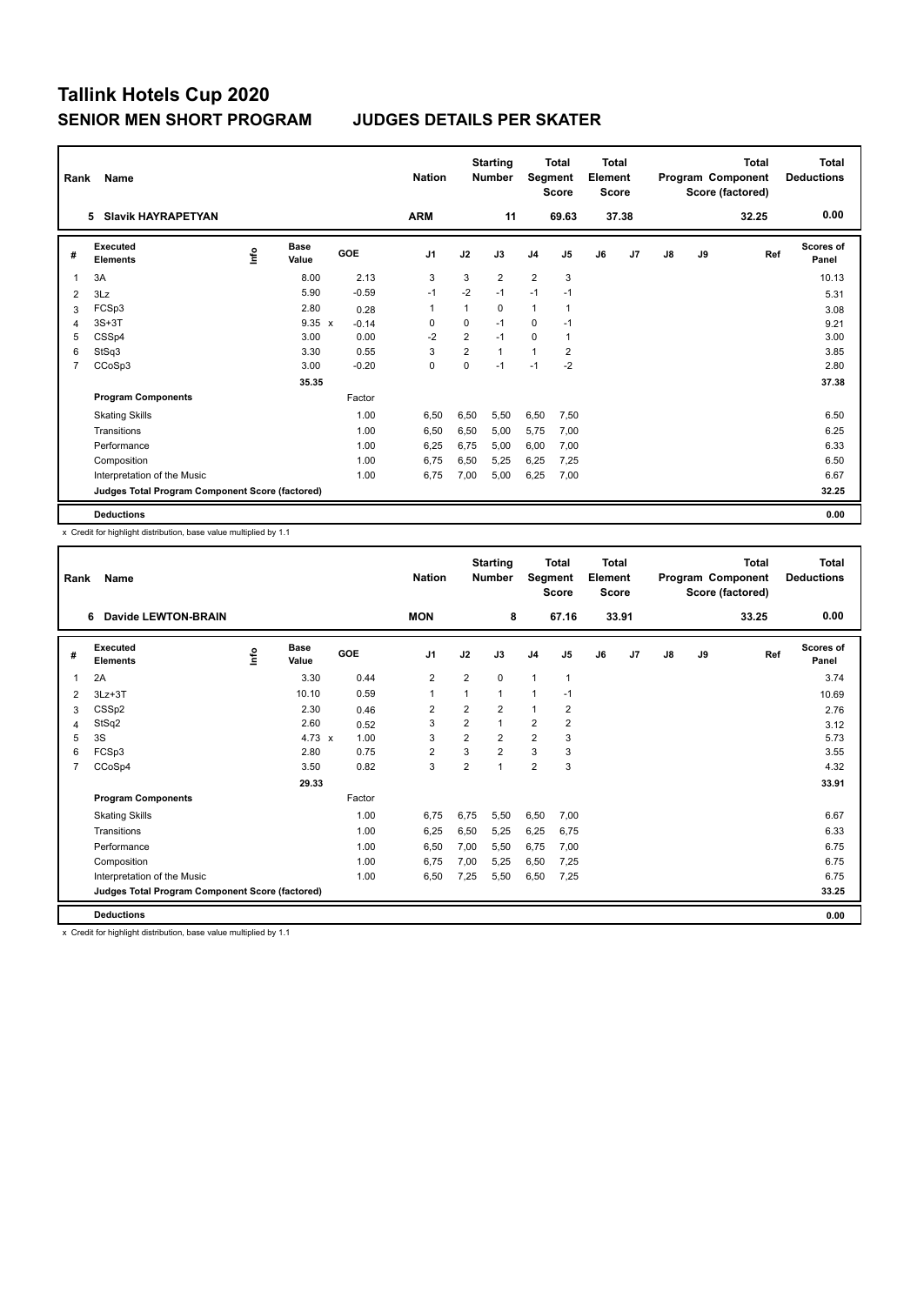| Rank           | Name                                            |      |                      |         | <b>Nation</b>  |                | <b>Starting</b><br><b>Number</b> | Segment        | <b>Total</b><br><b>Score</b> | <b>Total</b><br>Element<br><b>Score</b> |                |    |    | <b>Total</b><br>Program Component<br>Score (factored) | <b>Total</b><br><b>Deductions</b> |
|----------------|-------------------------------------------------|------|----------------------|---------|----------------|----------------|----------------------------------|----------------|------------------------------|-----------------------------------------|----------------|----|----|-------------------------------------------------------|-----------------------------------|
|                | <b>Aleksandr LEBEDEV</b><br>$\overline{7}$      |      |                      |         | <b>BLR</b>     |                | $\overline{2}$                   |                | 66.26                        |                                         | 35.18          |    |    | 31.08                                                 | 0.00                              |
| #              | Executed<br><b>Elements</b>                     | ١nf٥ | <b>Base</b><br>Value | GOE     | J <sub>1</sub> | J2             | J3                               | J <sub>4</sub> | J <sub>5</sub>               | J6                                      | J <sub>7</sub> | J8 | J9 | Ref                                                   | <b>Scores of</b><br>Panel         |
| 1              | 2A                                              |      | 3.30                 | 0.88    | 3              | $\overline{2}$ | 3                                | $\overline{2}$ | 3                            |                                         |                |    |    |                                                       | 4.18                              |
| 2              | 3F                                              |      | 5.30                 | 1.06    | $\overline{2}$ | $\overline{2}$ | $\overline{2}$                   | $\overline{2}$ | $\overline{2}$               |                                         |                |    |    |                                                       | 6.36                              |
| 3              | FCSp2                                           |      | 2.30                 | $-0.23$ | $-1$           | $-1$           | 1                                | $-1$           | $-1$                         |                                         |                |    |    |                                                       | 2.07                              |
| 4              | CCoSp4V                                         |      | 2.63                 | 0.44    | $\overline{2}$ | $\overline{2}$ | 1                                | $\mathbf{1}$   | 3                            |                                         |                |    |    |                                                       | 3.07                              |
| 5              | StSq2                                           |      | 2.60                 | 0.52    | 3              | $\overline{2}$ | $\overline{2}$                   | $\overline{2}$ | $\overline{2}$               |                                         |                |    |    |                                                       | 3.12                              |
| 6              | $3Lz + 3T$                                      |      | $11.11 \times$       | 1.77    | 3              | 3              | 3                                | $\overline{2}$ | 3                            |                                         |                |    |    |                                                       | 12.88                             |
| $\overline{7}$ | CSSp4                                           |      | 3.00                 | 0.50    | $\overline{2}$ | $\overline{2}$ | 0                                | $\overline{1}$ | $\overline{2}$               |                                         |                |    |    |                                                       | 3.50                              |
|                |                                                 |      | 30.24                |         |                |                |                                  |                |                              |                                         |                |    |    |                                                       | 35.18                             |
|                | <b>Program Components</b>                       |      |                      | Factor  |                |                |                                  |                |                              |                                         |                |    |    |                                                       |                                   |
|                | <b>Skating Skills</b>                           |      |                      | 1.00    | 6,00           | 6,25           | 6.00                             | 6,00           | 6.75                         |                                         |                |    |    |                                                       | 6.08                              |
|                | Transitions                                     |      |                      | 1.00    | 5,75           | 6,00           | 5,25                             | 6,25           | 6,75                         |                                         |                |    |    |                                                       | 6.00                              |
|                | Performance                                     |      |                      | 1.00    | 6,00           | 6,50           | 5.75                             | 6,50           | 7.00                         |                                         |                |    |    |                                                       | 6.33                              |
|                | Composition                                     |      |                      | 1.00    | 6,25           | 6,25           | 5,50                             | 6,25           | 7,00                         |                                         |                |    |    |                                                       | 6.25                              |
|                | Interpretation of the Music                     |      |                      | 1.00    | 6,25           | 6,50           | 5,50                             | 6,50           | 7,25                         |                                         |                |    |    |                                                       | 6.42                              |
|                | Judges Total Program Component Score (factored) |      |                      |         |                |                |                                  |                |                              |                                         |                |    |    |                                                       | 31.08                             |
|                | <b>Deductions</b>                               |      |                      |         |                |                |                                  |                |                              |                                         |                |    |    |                                                       | 0.00                              |

x Credit for highlight distribution, base value multiplied by 1.1

| Rank           | Name<br>8                                       |      |                      |         | <b>Nation</b>  |                | <b>Starting</b><br><b>Number</b> | Segment        | <b>Total</b><br><b>Score</b> | <b>Total</b><br>Element<br><b>Score</b> |       |    |    | <b>Total</b><br>Program Component<br>Score (factored) | <b>Total</b><br><b>Deductions</b> |
|----------------|-------------------------------------------------|------|----------------------|---------|----------------|----------------|----------------------------------|----------------|------------------------------|-----------------------------------------|-------|----|----|-------------------------------------------------------|-----------------------------------|
|                | Nicky Leo OBREYKOV                              |      |                      |         | <b>BUL</b>     |                | 5                                |                | 61.61                        |                                         | 32.36 |    |    | 30.25                                                 | $-1.00$                           |
| #              | Executed<br><b>Elements</b>                     | info | <b>Base</b><br>Value | GOE     | J <sub>1</sub> | J2             | J3                               | J <sub>4</sub> | J5                           | J6                                      | J7    | J8 | J9 | Ref                                                   | <b>Scores of</b><br>Panel         |
| 1              | 3F                                              |      | 5.30                 | $-2.65$ | -5             | $-5$           | $-5$                             | $-5$           | $-5$                         |                                         |       |    |    |                                                       | 2.65                              |
| 2              | 3A                                              |      | 8.00                 | 0.80    | $\mathbf{1}$   | 1              | 1                                | $\mathbf{1}$   | 0                            |                                         |       |    |    |                                                       | 8.80                              |
| 3              | CSSp4                                           |      | 3.00                 | 0.50    | $\mathbf{1}$   |                | 2                                | $\overline{2}$ | $\overline{2}$               |                                         |       |    |    |                                                       | 3.50                              |
| 4              | 3Lz!+2T                                         |      | $7.92 \times$        | $-0.79$ | -1             | $-1$           | $-2$                             | $-2$           | $-1$                         |                                         |       |    |    |                                                       | 7.13                              |
| 5              | StSq2                                           |      | 2.60                 | 0.52    | 2              | $\overline{2}$ | 1                                | $\overline{2}$ | 2                            |                                         |       |    |    |                                                       | 3.12                              |
| 6              | FCSp3                                           |      | 2.80                 | 0.28    | $\mathbf{1}$   | $\overline{1}$ | 1                                | $\mathbf 0$    | 2                            |                                         |       |    |    |                                                       | 3.08                              |
| $\overline{7}$ | CCoSp4                                          |      | 3.50                 | 0.58    | $\mathbf{1}$   | $\overline{1}$ | $\overline{2}$                   | $\overline{2}$ | $\overline{2}$               |                                         |       |    |    |                                                       | 4.08                              |
|                |                                                 |      | 33.12                |         |                |                |                                  |                |                              |                                         |       |    |    |                                                       | 32.36                             |
|                | <b>Program Components</b>                       |      |                      | Factor  |                |                |                                  |                |                              |                                         |       |    |    |                                                       |                                   |
|                | <b>Skating Skills</b>                           |      |                      | 1.00    | 6,25           | 6,75           | 5.00                             | 6,00           | 6,50                         |                                         |       |    |    |                                                       | 6.25                              |
|                | Transitions                                     |      |                      | 1.00    | 5,50           | 6,50           | 4,75                             | 6,00           | 6,25                         |                                         |       |    |    |                                                       | 5.92                              |
|                | Performance                                     |      |                      | 1.00    | 5,50           | 6,50           | 5.00                             | 5,75           | 6,00                         |                                         |       |    |    |                                                       | 5.75                              |
|                | Composition                                     |      |                      | 1.00    | 6,00           | 6,75           | 4,75                             | 6,25           | 6,50                         |                                         |       |    |    |                                                       | 6.25                              |
|                | Interpretation of the Music                     |      |                      | 1.00    | 5,75           | 6,75           | 4,75                             | 6,00           | 6,50                         |                                         |       |    |    |                                                       | 6.08                              |
|                | Judges Total Program Component Score (factored) |      |                      |         |                |                |                                  |                |                              |                                         |       |    |    |                                                       | 30.25                             |
|                | <b>Deductions</b>                               |      | Falls: -1.00(1)      |         |                |                |                                  |                |                              |                                         |       |    |    |                                                       | $-1.00$                           |

x Credit for highlight distribution, base value multiplied by 1.1 ! Not clear edge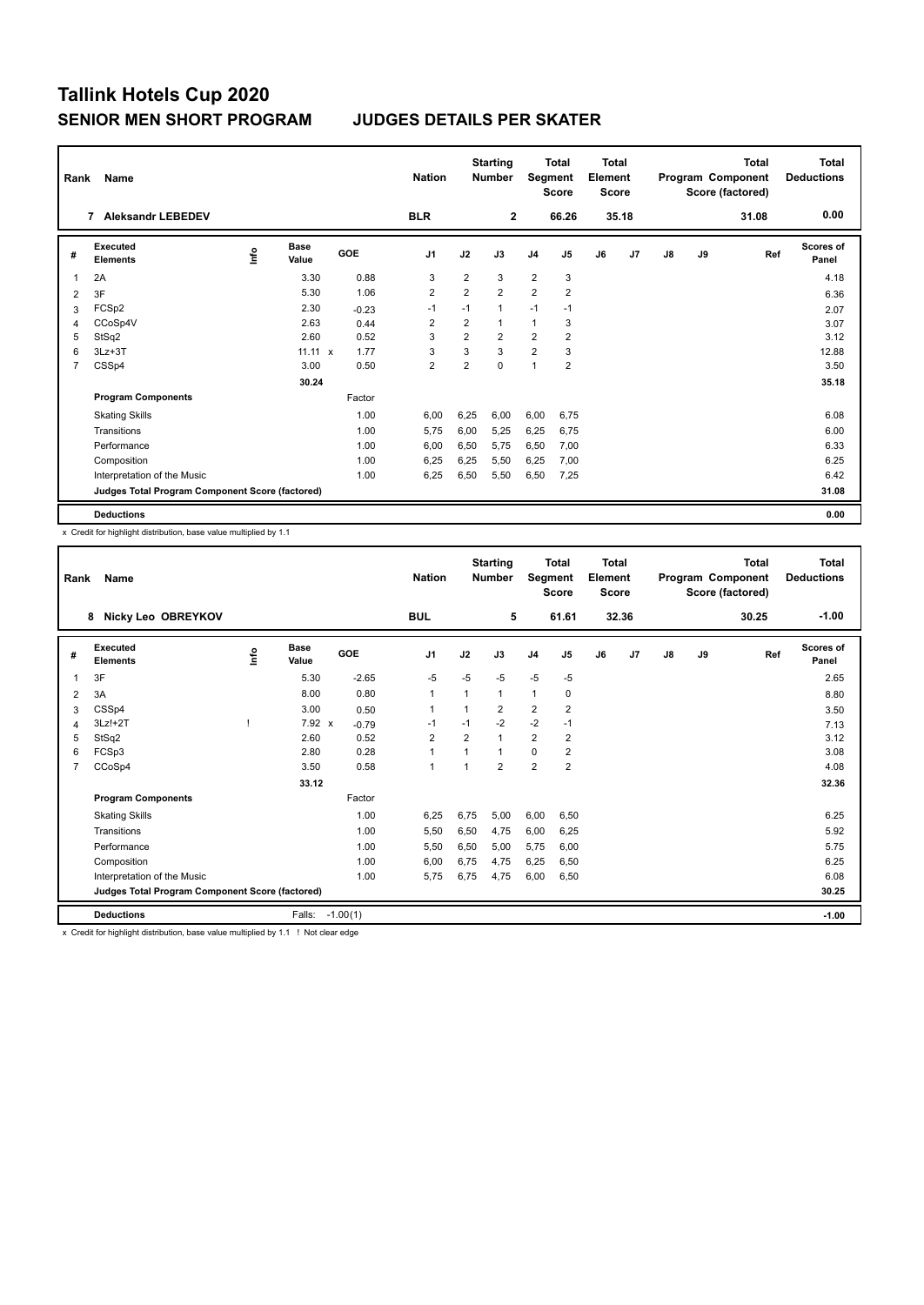| Rank           | Name                                            |               |                      |            | <b>Nation</b>  |                | <b>Starting</b><br><b>Number</b> | Segment        | <b>Total</b><br><b>Score</b> | <b>Total</b><br>Element<br><b>Score</b> |                |    |    | <b>Total</b><br>Program Component<br>Score (factored) | <b>Total</b><br><b>Deductions</b> |
|----------------|-------------------------------------------------|---------------|----------------------|------------|----------------|----------------|----------------------------------|----------------|------------------------------|-----------------------------------------|----------------|----|----|-------------------------------------------------------|-----------------------------------|
|                | <b>Konstantin MILYUKOV</b><br>9                 |               |                      |            | <b>BLR</b>     |                | 4                                |                | 60.94                        |                                         | 29.11          |    |    | 32.83                                                 | $-1.00$                           |
| #              | Executed<br><b>Elements</b>                     | $\frac{6}{2}$ | <b>Base</b><br>Value | <b>GOE</b> | J <sub>1</sub> | J2             | J3                               | J <sub>4</sub> | J <sub>5</sub>               | J6                                      | J <sub>7</sub> | J8 | J9 | Ref                                                   | <b>Scores of</b><br>Panel         |
| 1              | 4S                                              |               | 9.70                 | 2.59       | 3              | 1              | 3                                | $\overline{2}$ | 3                            |                                         |                |    |    |                                                       | 12.29                             |
| 2              | $1A^*$                                          | $\star$       | 0.00                 | 0.00       | ٠              |                |                                  |                |                              |                                         |                |    |    |                                                       | 0.00                              |
| 3              | CSSp4                                           |               | 3.00                 | 0.20       | 1              | $\overline{2}$ | $\Omega$                         | $\Omega$       | 1                            |                                         |                |    |    |                                                       | 3.20                              |
| 4              | StSq2                                           |               | 2.60                 | 0.52       | $\overline{2}$ | $\overline{2}$ | $\mathbf{1}$                     | $\overline{2}$ | 3                            |                                         |                |    |    |                                                       | 3.12                              |
| 5              | 3Lz+COMBO                                       |               | 6.49<br>$\mathbf{x}$ | $-2.95$    | $-5$           | $-5$           | $-5$                             | $-5$           | $-5$                         |                                         |                |    |    |                                                       | 3.54                              |
| 6              | CCoSp4                                          |               | 3.50                 | 0.47       | $\overline{2}$ | 2              | $\mathbf{1}$                     | $\mathbf{1}$   | 1                            |                                         |                |    |    |                                                       | 3.97                              |
| $\overline{7}$ | FCSp3                                           |               | 2.80                 | 0.19       | 0              | 1              | 0                                | 1              | $\mathbf{1}$                 |                                         |                |    |    |                                                       | 2.99                              |
|                |                                                 |               | 28.09                |            |                |                |                                  |                |                              |                                         |                |    |    |                                                       | 29.11                             |
|                | <b>Program Components</b>                       |               |                      | Factor     |                |                |                                  |                |                              |                                         |                |    |    |                                                       |                                   |
|                | <b>Skating Skills</b>                           |               |                      | 1.00       | 6.25           | 7,25           | 5,50                             | 7,00           | 7,75                         |                                         |                |    |    |                                                       | 6.83                              |
|                | Transitions                                     |               |                      | 1.00       | 5,75           | 7,00           | 4.75                             | 6,50           | 7,00                         |                                         |                |    |    |                                                       | 6.42                              |
|                | Performance                                     |               |                      | 1.00       | 6,00           | 7,25           | 4.75                             | 6,25           | 6,75                         |                                         |                |    |    |                                                       | 6.33                              |
|                | Composition                                     |               |                      | 1.00       | 6,50           | 7,00           | 4,50                             | 6,50           | 7,00                         |                                         |                |    |    |                                                       | 6.67                              |
|                | Interpretation of the Music                     |               |                      | 1.00       | 6,25           | 7,50           | 4,75                             | 6,50           | 7,00                         |                                         |                |    |    |                                                       | 6.58                              |
|                | Judges Total Program Component Score (factored) |               |                      |            |                |                |                                  |                |                              |                                         |                |    |    |                                                       | 32.83                             |
|                | <b>Deductions</b>                               |               | Falls:               | $-1.00(1)$ |                |                |                                  |                |                              |                                         |                |    |    |                                                       | $-1.00$                           |

\* Invalid element x Credit for highlight distribution, base value multiplied by 1.1

| Rank           | <b>Name</b>                                     |             |                      |         | <b>Nation</b>  |                | <b>Starting</b><br><b>Number</b> | Segment        | Total<br><b>Score</b> | Total<br>Element<br><b>Score</b> |       |               |    | <b>Total</b><br>Program Component<br>Score (factored) | <b>Total</b><br><b>Deductions</b> |
|----------------|-------------------------------------------------|-------------|----------------------|---------|----------------|----------------|----------------------------------|----------------|-----------------------|----------------------------------|-------|---------------|----|-------------------------------------------------------|-----------------------------------|
|                | <b>Luc MAIERHOFER</b><br>10                     |             |                      |         | <b>AUT</b>     |                | 3                                |                | 58.56                 |                                  | 26.14 |               |    | 32.42                                                 | 0.00                              |
| #              | Executed<br><b>Elements</b>                     | <u>info</u> | <b>Base</b><br>Value | GOE     | J <sub>1</sub> | J2             | J3                               | J <sub>4</sub> | J5                    | J6                               | J7    | $\mathsf{J}8$ | J9 | Ref                                                   | Scores of<br>Panel                |
| 1              | 2A                                              |             | 3.30                 | 0.66    | 3              | 2              | $\overline{2}$                   | $\overline{2}$ | $\overline{2}$        |                                  |       |               |    |                                                       | 3.96                              |
| 2              | 3Lz                                             |             | 5.90                 | 0.39    | 1              | 1              | 0                                | $\mathbf{1}$   | $-1$                  |                                  |       |               |    |                                                       | 6.29                              |
| 3              | CCSp2                                           |             | 2.30                 | $-0.15$ | $-2$           | 0              | $-1$                             | 0              | $-1$                  |                                  |       |               |    |                                                       | 2.15                              |
| 4              | 3F+COMBO                                        |             | $5.83 \times$        | $-2.65$ | $-5$           | $-5$           | $-5$                             | $-5$           | $-5$                  |                                  |       |               |    |                                                       | 3.18                              |
| 5              | StSq3                                           |             | 3.30                 | 0.88    | 3              | $\overline{2}$ | 3                                | $\overline{2}$ | 3                     |                                  |       |               |    |                                                       | 4.18                              |
| 6              | CCoSp4                                          |             | 3.50                 | 0.35    | $\mathbf{1}$   | $\overline{1}$ | 1                                | $\mathbf{1}$   | 3                     |                                  |       |               |    |                                                       | 3.85                              |
| $\overline{7}$ | FSSp2                                           |             | 2.30                 | 0.23    | $\mathbf{1}$   | $\overline{1}$ | $\overline{1}$                   | 1              | 2                     |                                  |       |               |    |                                                       | 2.53                              |
|                |                                                 |             | 26.43                |         |                |                |                                  |                |                       |                                  |       |               |    |                                                       | 26.14                             |
|                | <b>Program Components</b>                       |             |                      | Factor  |                |                |                                  |                |                       |                                  |       |               |    |                                                       |                                   |
|                | <b>Skating Skills</b>                           |             |                      | 1.00    | 6,50           | 7,25           | 5,50                             | 6,00           | 7,00                  |                                  |       |               |    |                                                       | 6.50                              |
|                | Transitions                                     |             |                      | 1.00    | 6,50           | 6,75           | 5,25                             | 5,50           | 6,75                  |                                  |       |               |    |                                                       | 6.25                              |
|                | Performance                                     |             |                      | 1.00    | 6,75           | 6,75           | 5,50                             | 6,00           | 7,25                  |                                  |       |               |    |                                                       | 6.50                              |
|                | Composition                                     |             |                      | 1.00    | 6,75           | 6,75           | 5,50                             | 5,75           | 7,50                  |                                  |       |               |    |                                                       | 6.42                              |
|                | Interpretation of the Music                     |             |                      | 1.00    | 7,00           | 7,00           | 5,75                             | 6,25           | 7,25                  |                                  |       |               |    |                                                       | 6.75                              |
|                | Judges Total Program Component Score (factored) |             |                      |         |                |                |                                  |                |                       |                                  |       |               |    |                                                       | 32.42                             |
|                | <b>Deductions</b>                               |             |                      |         |                |                |                                  |                |                       |                                  |       |               |    |                                                       | 0.00                              |